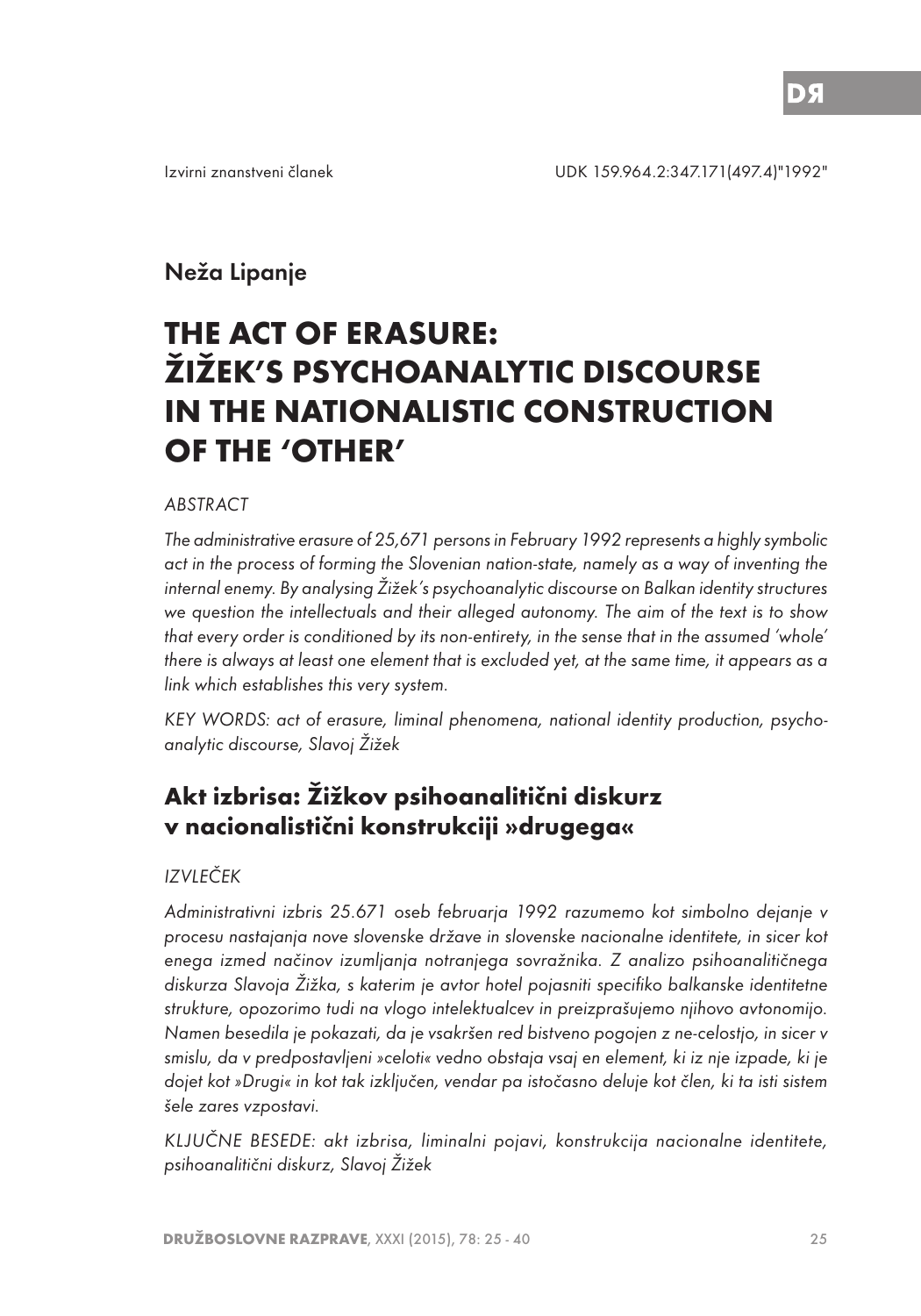## **1 Introduction**

This paper<sup>1</sup> aims to explain on a specific example, how every order or system is substantially conditioned by non-entirety, in terms of that in the assumed "whole" there always exists at least one element that falls out of it, it is understood as "Other" and as such it is excluded; however, at the same time, it appears as a link, which finally forms and establishes this very system<sup>2</sup>.

Our main thesis postulates that the administrative erasure of 25.671 persons in February 1992 also represented a highly symbolic act in the process of formation of the Republic of Slovenia, namely as one of the manners of inventing the Other. As such, it was constitutive for Slovene independence and the formation of the Slovene nation-state and mechanisms of the Slovene national identity, where all three processes are marked by the logic of the binary – "us", the included opposed to "them", the excluded. The aim of the first part is to place the erasure in a wider social context and expose some specific discursive formations of the then-emerging Slovene national identity, which enabled the erasure and prevail even nowadays in the Slovene post-socialist society.

After analyzing the erased from the perspective of liminal marginal phenomena and clarifying the understanding of production of Slovene national identity structures within the nationalistic creation of the internal Other – foreigner, the second part will focus on the discourse of one of the most famous Slovene intellectuals, philosopher Slavoj Žižek, described by some as the "most well-known Slovene export product" (Glavič 2011). In order to fully comprehend his theoretical attitude towards concepts of "homeland" and "Sloveneness", we consider it crucial to first examine his extended version of psychoanalysis of the Balkans in general. Through his theory, supported with Lacan's psychoanalysis, Žižek directly internalizes the Eurocentric symbolic order, taking the position of a universal signifier and falling into self-balkanizing racist and chauvinistic discourse, which, instead of categorically condemning the erasure, only reproduces current dominant nationalistic regimes of truth. Thus we wish to address the role of intellectuals - as part of the ideological state apparatus - whose autonomy, regardless the level of their alleged critique, is always marked by pronounced relativity (Williams 1998).

#### **2 The erased as a liminal phenomena**

On 26 February 1992, without any prior notification, more than twenty-five thousand Slovene residents were simply erased from the Slovene permanent resident registry. Administrative act of erasure, due to which approximately one percent of Slovenia's residents lost all social and economic rights, arising from the permanent resident status, occurred without any legal basis. The consequences for those, who were directly affected by this

<sup>1.</sup> This article draws from my Master's degree thesis, entitled Power of discourse/Discourse of power: Psychoanalysis of the Balkans as a postcolony (Lipanje, 2012).

<sup>2.</sup> See Šterk (1998), Žižek (1980).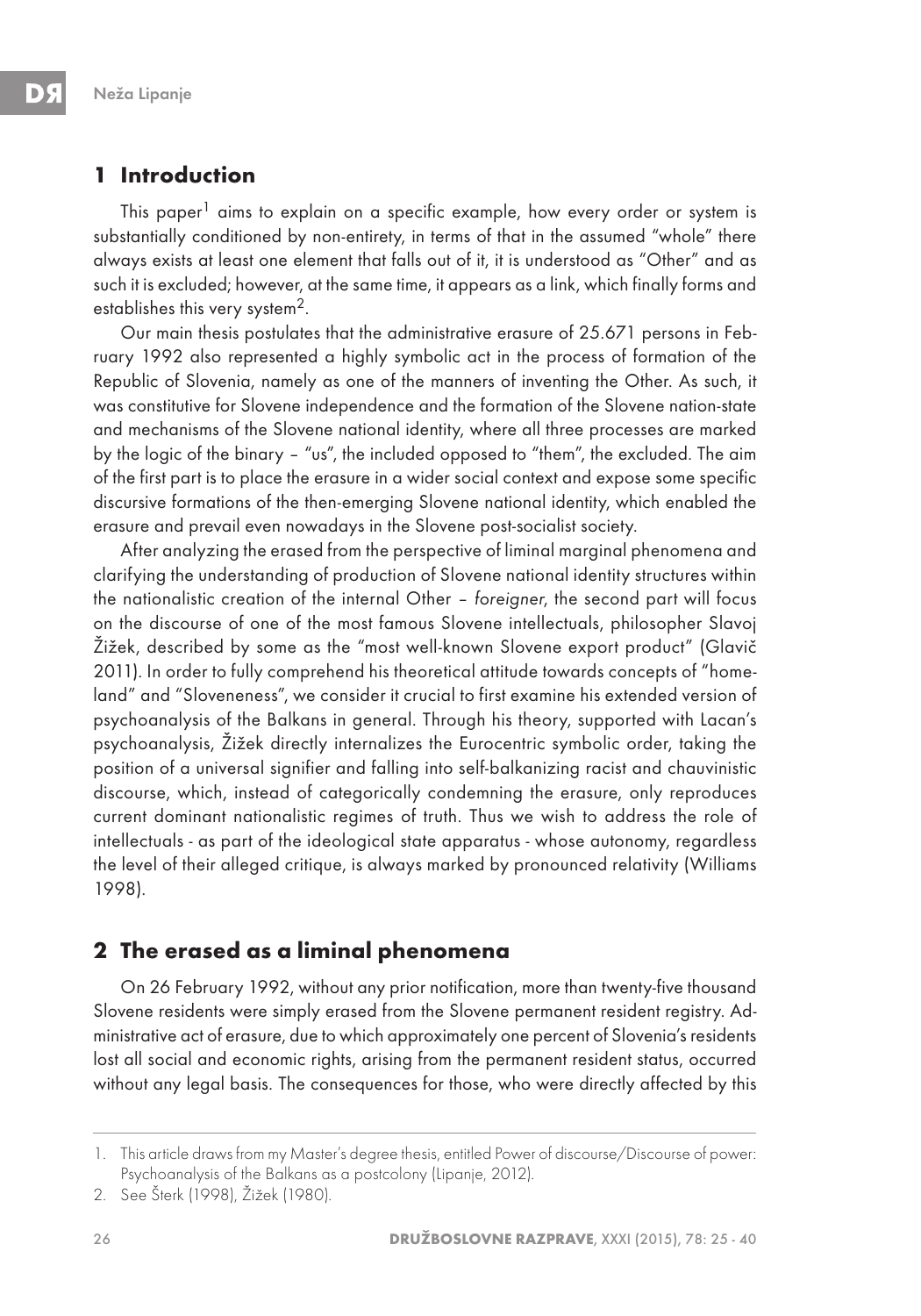action, as well as the society itself, remain highly indicative to-date<sup>3</sup>.

A highly distinctive action of a government in a newly formed independent state was directed towards a specific group of people. Their situation can be compared to all socalled marginal, liminal phenomena, characterized by being "neither here nor there", but always remaining "somewhere in-between", marked by the concept of exclusion and thus treated as dangerous or threatening to the stability of the existing order, whose task is thus to hide them, to shroud them (Stojić 2007: 149-152). The erased individuals virtually came to occupy a "non-space" of some sort overnight: "They are the Erased, non-persons, who are therefore beyond any border and do not exist as social or political subjects" (ibid: 148). Moreover, in order to effectively approach the phenomena of the erased a specific perspective has to be taken into account since "something is recognized as having an existence only in retrospect, retroactively, when it is articulated in language, acquiring a place in a recognized interpretative practice" (Šterk 2013: 855); this »interpretative practice«, as notes Stojić (2009), or the discourse in this case being a part of, subjected to and entirely dependant on the »higher« discourse on the "Sloveneness". The erased per se have no meaning whatsoever.

The key feature of all liminal phenomena, which can also help us clarify the phenomenon of the erased is their impurity. Mary Douglas (2010: 69) highlights the anthropological understanding of dirt as something out of place. This definition implies: a) a series of regulated relations and b) a series of violations of that system. Dirt presupposes a system and it is always a product of planned categorization and classification. Respectively: »In short, our behaviour as far as dirt is concerned, is a response that judges every object or idea, which might shuffle our esteemed classifications or oppose them« (ibid.: 70). Thus, as Šterk emphasizes (1998: 89), a conceptualization of anything requires at least one concept, which is impossible to conceptualize and task of which is only to confirm others in their existence.« Or as Lacan (1970) once said: ».. in a universe of discourse nothing contains everything /... / The idea of the unifying unity of the human condition has always had on me the effect of a scandalous lie.«

Dirt is a relative, normative construct and not a standardized concept. Its meaning and the meaning of its antipode (purity) is inherently unstable and interpretatively indefinite. Filth indeed "includes all rejected elements of systems we regulate" (Douglas 2010: 70), which is, if we think thoroughly, in fact a condition of establishing any order and system, respectively.

<sup>3.</sup> For those with the republic citizenship of RS, the independence of the Republic of Slovenia automatically meant obtaining of citizenship of the newly formed Republic of Slovenia; Article 40 of the Citizenship Act of the Republic of Slovenia determined that all citizens of other Yugoslav republics, who had permanent residence in the Socialist Republic of Slovenia, had the right to apply for citizenship within six months. The erasing or withdrawal of permanent resident status occurred to those who, due to any reason, did not manage to gain new citizenship (they did not submit an application; their process was stopped; application denied…). In most cases, the erased were those, born in other republics of former Yugoslavia, who has both Yugoslav citizenship, as well as citizenship of one of the other republics of former Yugoslavia, and lived in the then Socialist Republic of Slovenia, where they had also registered permanent residence (Kogovšek et al. 2010: 9-19).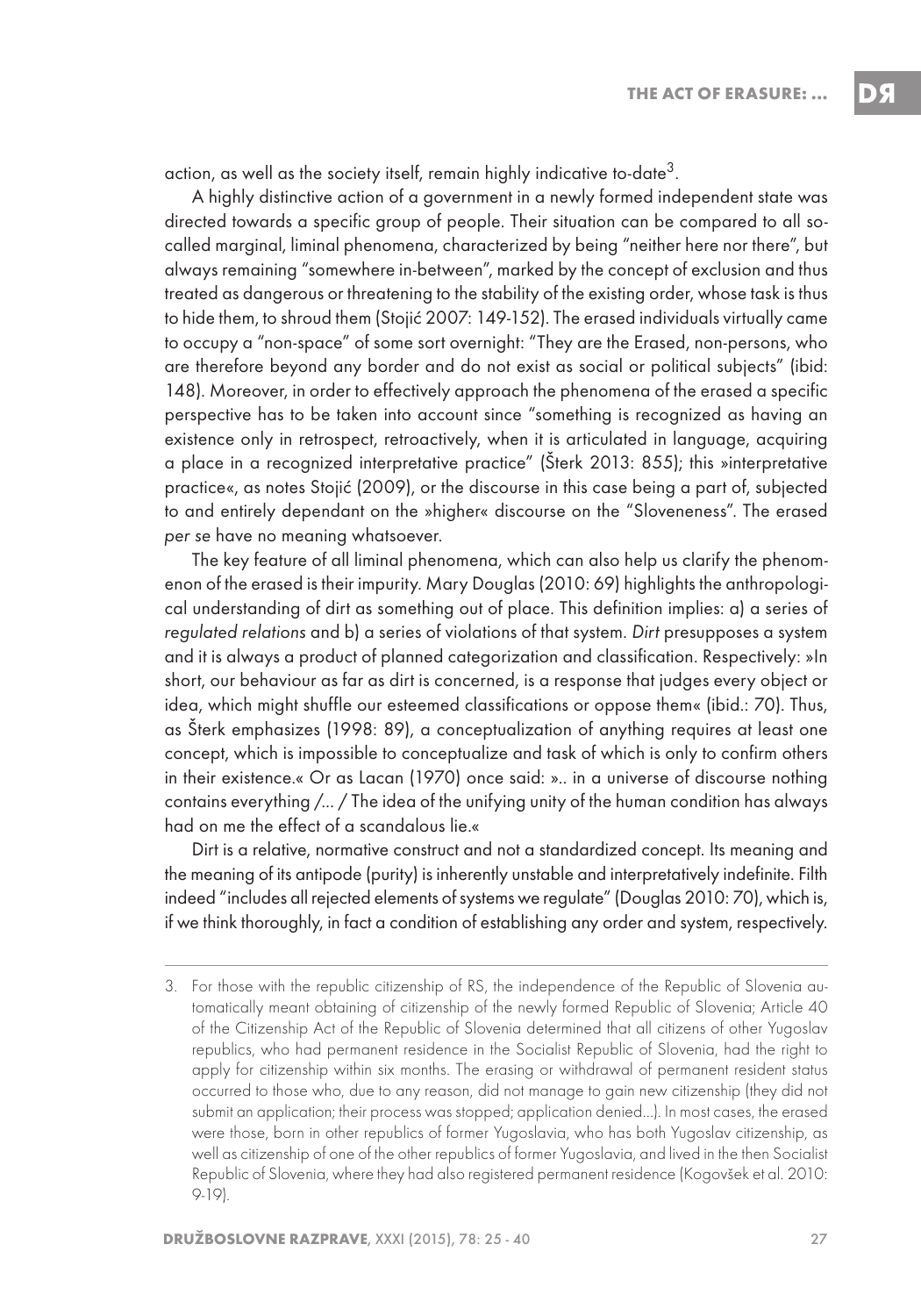Dirt is always found at the periphery of the existing order, on the border. This border is otherwise without dimensions, however it contains elements of areas, which it divides, the sacred and the profane, thus all marginal phenomena turn out as impure, unclear and are attributed the status of the special (Leach in Stojić 2007: 149); simultaneously dangerous and hence powerful. For if one type of power derives from the centre of a structure, then some other power is reserved for phenomena on less articulated and peripheral areas of the same social order (Douglas 2010: 154).

Julia Kristeva (2002) understands filth, together with food, taboo and sin, as one of the elements through which abject is manifested. In psychoanalysis, abject is understood as a phenomenon between subject and object, and is used as a criterion for defining the marginal, peripheral complex phenomenon, which is not and cannot be part of the symbolic order (Mojsova Čepiševska 2008: 121). Since it is located at the periphery, it is simultaneously in danger and at the source of power. The same, according to Douglas (2010: 145-147), is valid for processes of marginalization and for people excluded from social patterns, sentenced to a state of non-integration and who thus become nondefinable; because they shift from one state to the other, in this period of in-betweenness they represent a danger for themselves, as well as others.

In which manner can this be related to the erased, who, as we are aware, became precisely that at a precise moment – in the time of Slovenia's formation as nation-state. Can they be perceived as ultimately disruptive, impure Others or inadequate elements in the process of establishing a new order, and who, in line with theory, had to be removed – in this case literally erased? Was the act of erasure thus merely initial flaunting of the new authorities and as such inevitable, in terms of trying to "internally purify" the emerging Slovene national identity and thus lay foundations for a new system, a new society?

# **3 Slovene national identity production and formation of the "other"**

The key to understanding the circumstances that allowed the act of erasure lies in the connectedness of the process of forming the internal Other with terms, such as (neo)racism, chauvinism and, above all, nationalism. Or: if we wish to comprehend how an authority in a certain moment manages to "normalize" such a radical type of act as erasure, we first need to sincerely ask ourselves, who the Slovenes actually are and what being a Slovene means to us. Because whatever Sloveneness is, it exists only in relation to (important) Others or:

Members of a nation are more or less not similar to one another; it is about their feeling, as if they were closer to each other in comparison with Others. National identity thus has no meaning in itself, it gains meaning only in confrontation with other nations (Bajt 2010: 203).

It is a fact that differentiation on grounds of nationality in the process of forming of the Slovene national identity was present as early as the national movement of the 19<sup>th</sup> century. Thus we cannot perceive this as something that began with Slovenia's official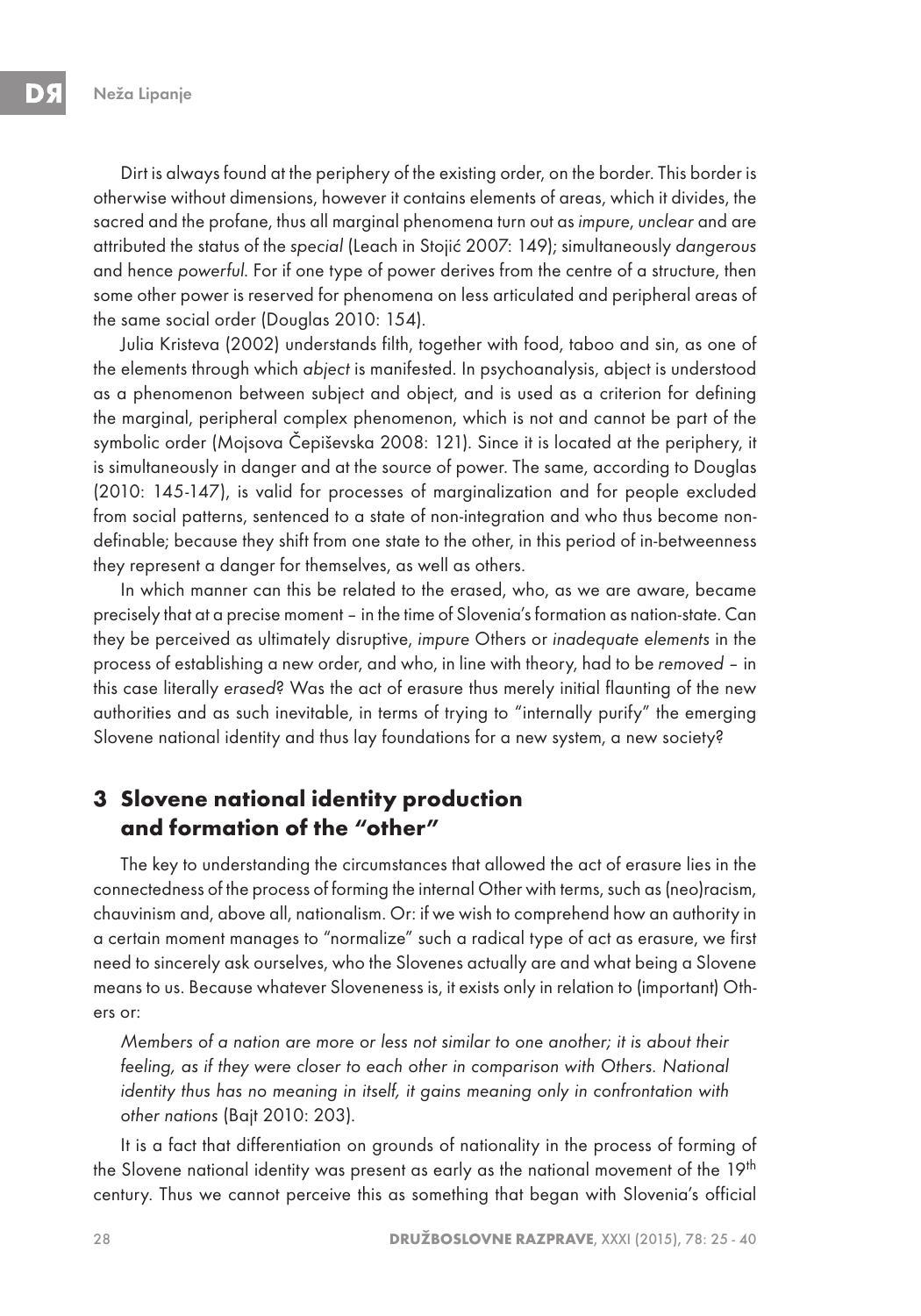independence, however, it is of key importance that after 1991 such division became the established practice of the new state (Bajt 2010: 202).

Furthermore, it is also crucial that in the case of Slovenia, formal citizenship and sense of belonging in terms of national identity simply cannot be considered equal. Bajt (ibid.) emphasizes that being a Slovene citizen is one thing, while being a member of the Slovene nation is another: the categories do not necessarily overlap. In addition, Slovene citizenship is founded on the concept of ethnicity and not territory – in the opposite case, those with permanent residence in Slovenia would automatically also become (wholesome) citizens, and not the "erased"<sup>4</sup>! Exclusionary policies that marginalize all minority groups, are thus not merely part of "people's" discourse $^5$ , but part of state practice that repeatedly acts according to nationality or (neo)racism (ibid: 197), in the background of which there is always

… a sort of justification of difference between us and others, most frequently specified as 'them', who are, because of one reason or another, not only 'different', but also 'worse', and should be – in the name of some principle – one way or another, preferably 'finally' eliminated (Kuzmanić 1999: 62).

The role of nationalism is to unify, homogenize the national community within the borders of nation-state (Bajt 2010: 196). For those who obtained citizenship, the "included", the act of erasure also brought symbolic value and some sort of superiority over those that remained "excluded". The real "value" of Slovene citizenship was thus the feeling of dignity and "security", which it gave to all "locals" – citizens, as opposed to "foreigners", non-citizens<sup>6</sup>. In these terms we can understand the erased as anti-citizens, placed opposite of the Slovene citizens and Slovene citizenship in general, which they – precisely with their exclusion – finally defined (Zorn 2008: 54). In this respect, the erasure certainly "succeeded": "Sloveneness" immediately became (more) unified, homogenous and "pure". However, who are/were the significant big Others of the "Slovene"? Whose "views" built the mechanisms of the Slovene national identity? First direction towards which the emerging Slovene identity turned was most definitely the West, or more precisely, Western Europe. The second, equally important, were the Balkans. The intertwining of these discourses occurred simultaneously, although they were sometimes contradictory and ambivalent. It is crucial to understand that in the beginning of the 20<sup>th</sup> century, Europe created its

<sup>4.</sup> See Kuzmanić's analysis of the Slovene post-socialist "drinking" discourse (1999).

<sup>5.</sup> The exclusionary and degrading attitude towards all minority groups, who become marginalized and stigmatized, is present and highly problematic – be it the Roma, migrants, gays, lesbians, Muslims or single-parent families.

<sup>6.</sup> One needs to mention that the newly emerged "foreigners" were sometimes absurdly given this label, since the erased could be considered Slovenes, spoke Slovene, were attached to Slovenia etc. – briefly, they had and "fulfilled" all requirements that would "make" a person member of a nation. But not a member of Slovenes. In order to become the "real Slovene", even this was not sufficient. More on the related concept of "archaic-ethnic" in Bajt 2010.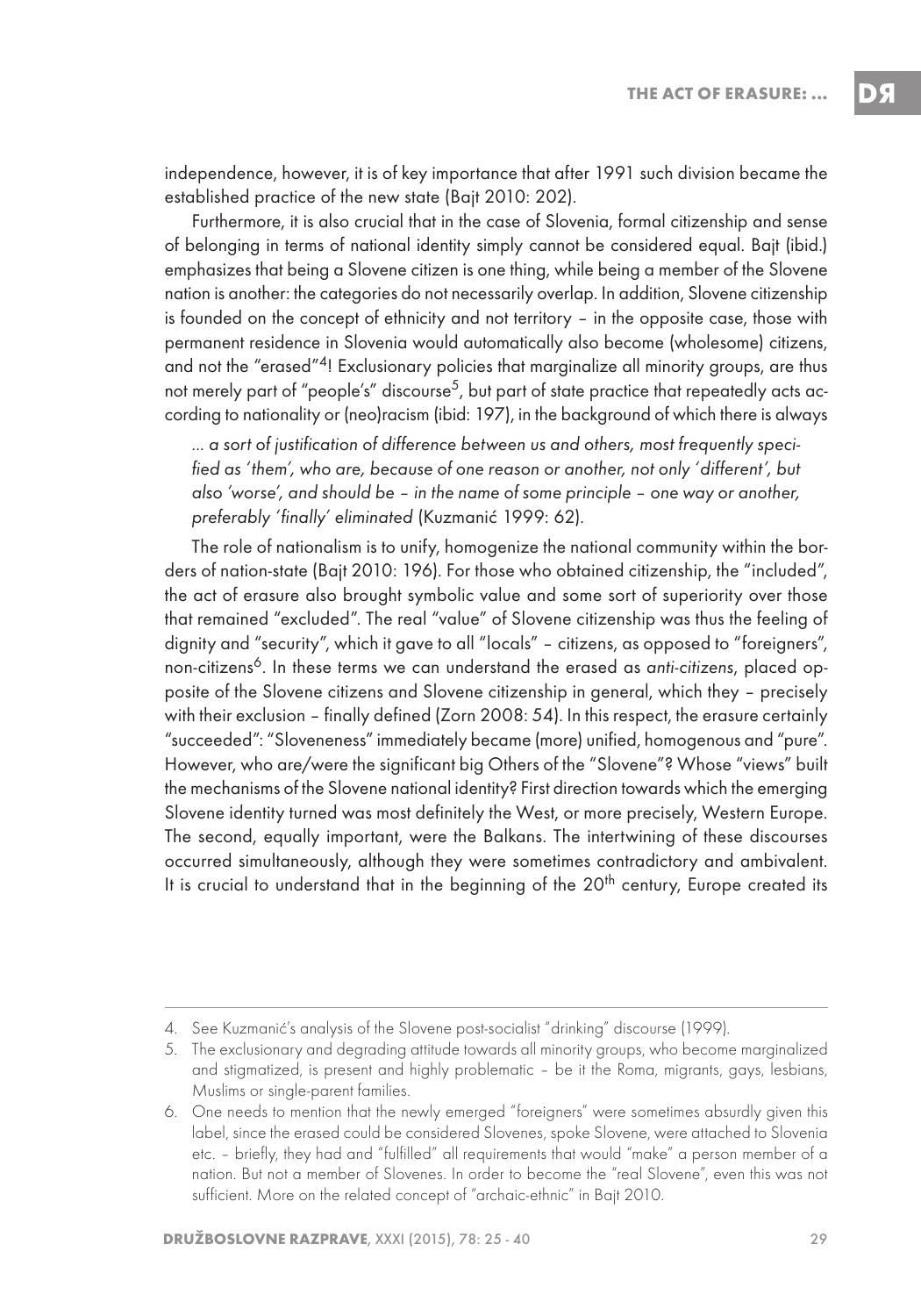internal<sup>7</sup> "Other", the Balkans, a term imbued with derogatory connotations: barbaric, primitive, divided, weak. Since the independence onwards, "Sloveneness" is thus more and more defined as part of Europe, "European tradition". The politics in the before- and after-independence period thus became pro-European, the essence of the Slovene identity being linked to the pre-Yugoslav history, because that is the true "identity" of the Slovenes, after all, "we" have always been Europeans regarding culture and religion! In this sense, Slovenia's accession to Europe became naturalized, this being something completely "natural" for Slovenia as a European country (Bakić-Hyden in Vezovnik 2009: 164-165). In the meantime, "Europe" as the Other mostly acts as a myth, promising a better life, democracy, economic development, in a nutshell, a civilization, and thus shifts into the imaginary<sup>8</sup> (Vezovnik 2009: 151). In this sense, according to Dolar (in Vezovnik 2009: 163), the identity of "Sloveneness" got caught in the "alternative between phantasms of domestic myths and the phantasm of 'Europe' on the other side."

The goal of Slovene independence was thus a shift from the "periphery" to the European "centre", civilization; also, or mainly, in the symbolic sense. Thus we need to contemplate about the erasure as a performance, exceptional display of the sublime postcolonial authority, with which – in order to prove how truly "European" it all of a sudden became, or rather, in their terms, always has been – it simply wanted to "Europeanise" other Balkan nations and "bring them closer to civilization". Or, as Stojić suggests (2007: 151), that "erasure was only the initiation (as a purgative purifying machine of some sort) into civilization"; a sort of a "civilizing mission" of the new Slovene government, a shallow "parade", exposing nothing but explicit in-authenticity, tremendous insecurity and incredible weakness – in fact, its powerlessness.

For what else can one expect from the newly established authority in a contemporary postcolony if not the absurd obsessive insisting on its coherence, stability, autonomy and righteousness? It is precisely this "banality of power" (Mbembe 2007: 209), which enabled structural violence, namely act of the erasure, and whose goal was to convince Slovenes (and the authorities themselves in the first place) that Republic of Slovenia was now a new "Master", the new "alpha male" of the region (and most importantly, that it should act like one).

<sup>7.</sup> If the European "external" Other was the Orient (Far East, the Arab world, etc.), then their internal Other were the Balkans. Europe always perceived the "external" Other with respect, the external other is otherwise "foreign" and intimidating, but consistent. On the other hand, for Europe, the Balkans were always marked with fragmentation and incoherence; in short, the Balkans are imperfect, lame, and for the European "we", an "internal" Other.

<sup>8.</sup> It should not be forgotten that, during that time, in some discourses, Europe also acted as an extremely "dangerous" Other, who could threaten Slovene sovereignty and autonomy and devour "us". See Vezovnik 2009.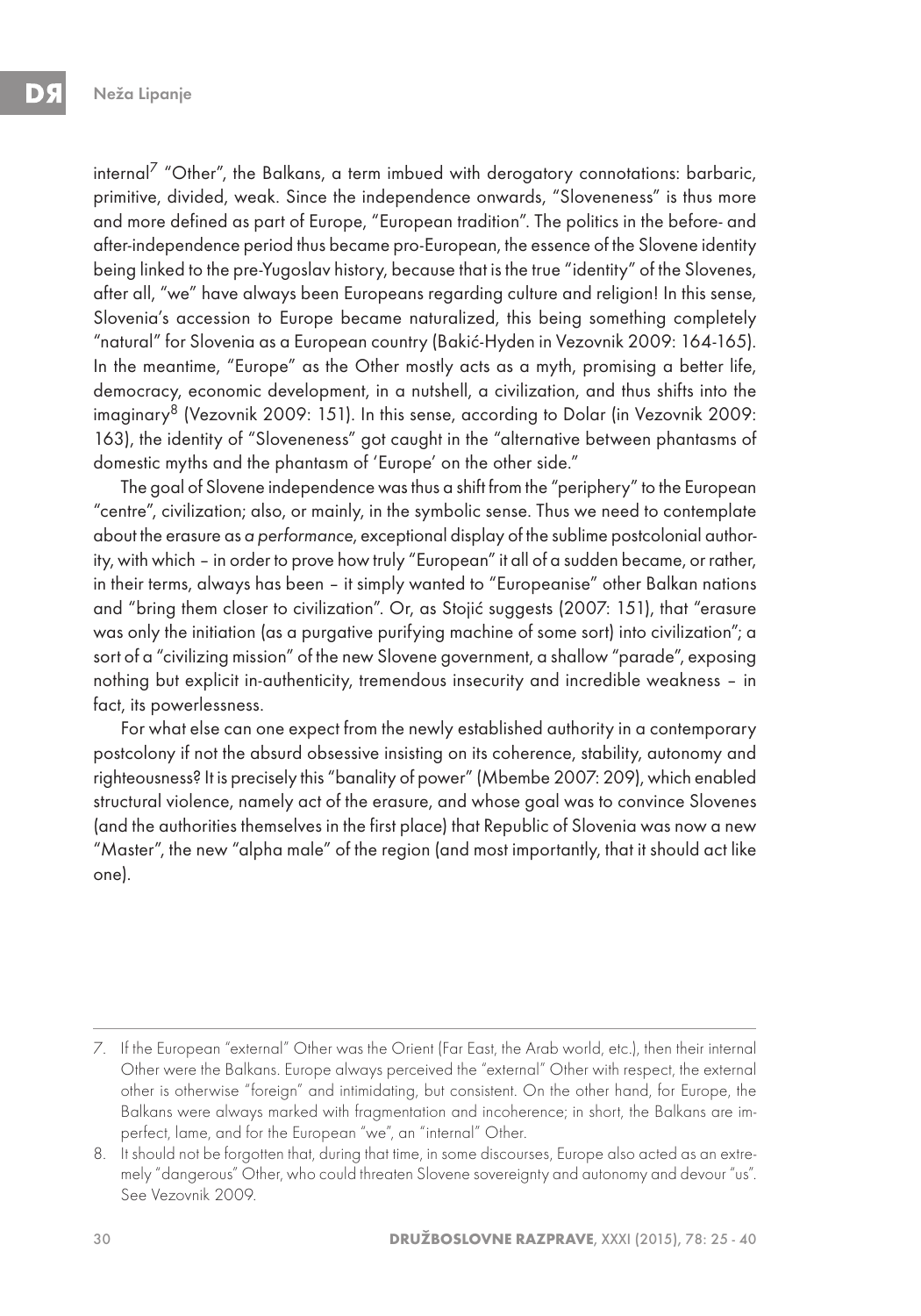### **4 Intellectuals matter! Do they really?**

In order for any construct to become effective and perceived as "real and true" the process of formalization needs to take place, which is essentially the act of incorporating (abstract) constructs into scientific knowledge, while knowing there is no such thing as "objective" or "neutral" scientific knowledge (Foucault 2001). This process always involves experts, intellectuals and academics, who are "officially" considered autonomous, yet their autonomy very often proves as shallow, or rather extremely relative - even when they are perceived as radical and oppositional. Williams (1998) claims that the "trick" about institutionalized intellectuals or universities as institutions is merely about their internal reproduction conditions and the fact that they managed to develop the criteria to determine these exclusively, because of the privileged position they themselves enjoy. Thus, what gives authority to intellectuals is precisely the fact that they belong to the specific institutional position, which is a position of ultimate power. In this view, then, we should understand and "study" them as the "big Other"; Lacan's "le sujet supposé savoir"; "a subject supposed to know":

What enables a constitution of an authoritative function, the subject supposed to know, is an irrational belief that one has a privileged insight into the ontological level of the order of the Other, the symbolic reality  $\ldots$ . In this sense SSS<sup>9</sup> takes upon itself to save the entire symbolic order from the knowledge of its inconsistency and powerlessness; the function of the subject supposed to know is to conceal the fact that the big Other exists only to the extent that the subject presupposes the Other as an ideal order – a system, logic or discourse which assures the meaning and consistency of the subject's argument and action (Šterk 2013: 858).

In other words: the Other is a form of a shield that protects the symbolic reality. A fierce belief in , It' that supossedly knows better and guarantees meaning and sense - no matter the level of subject's own doubt or confusion - makes life bearable. Yet we all know no such mythical entity as a big Other truly exists. And very often nor do intelectualls' independence and genuine critique. Williams suggests that very often the knowledge produced by universities as institutions, is considered allegedly "critical" (yet very often fails to be genuinely such) (1998: 219). In consequence, even the practices that come across as relatively autonomous merely "reproduce the order (the hegemonic social order, N.L.) in its most general terms", or "/ ... / these (autonomous practices, N.L.) at least do not oppose or challenge it" (ibid., 216). Therefore, a deep understanding of the concrete position and situation of universities and their scholars is crucial. The fact that they often seem far away from the cultural and social hegemony does not suggest the knowledge they produce manages to be "critical", "independent" or "radical" - most often its autonomy is remarkably relative and ultimately subjected to reproduction of dominant practices and regimes of truth, for they (institutionalized universities and "their" intellectuals) are also "rulers and managers" (ibid.).

<sup>9.</sup> Le sujet supposé savoir.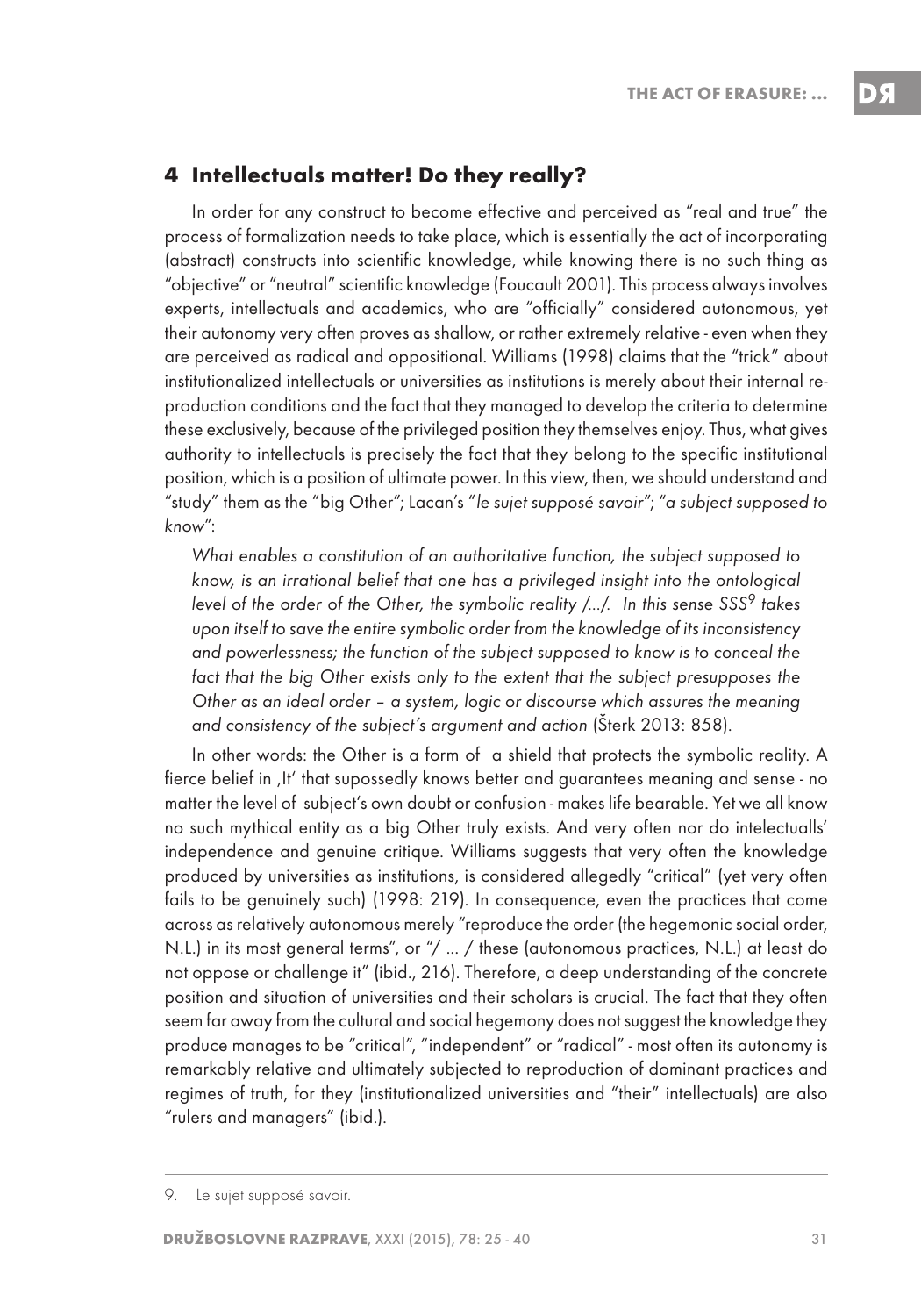Hannah Arendt's analysis of anti-semitism (2004) offers at least an additional insight to consider, when she points to a historical example of connection between conformism of the educated German Jewry of the late 19th century and their somehow ambiguous social existence on one hand, and newly-found focus on individual and the well-being of bourgeois society on the other. In a society that both despised »ordinary« Jewish comunity yet admired and felt almost perversely attracted by the »exception Jews«, Jewish intellectuals were left puzzled in having to smoothly alternate between the two behavioral patterns to the extent of having to pretend to »be a man on the street and a Jew at home« (Gordon in ibid.: 88). With »Jewishness« becoming a certain type of »psychological quality«, a sum of personality traits, it does not come as a surprise that this constant jiggling between identification and differentiation resulted in specific conformism and had not led to substantial critical rebellion (ibid. 87-88). »The less one thought of them as equals, the more attractive and entertaining they became«, wrote Arendt (ibid.: 90), in times when the middle class was increasingly focusing on individual private lives and destinies and becoming higly interested in everything mysterious and different (ibid.: 189)<sup>10</sup>.

With Williams's and Arendt's emphasis in mind, we are now going to approach the discourse of Slavoj Žižek on the Balkans' subjectivity in general (and Slovenes' in particular) as a telling example.

#### **4.1 Universal vs. particular**

A lot has been said about Slavoj Žižek, the eccentric Slovenian Marxist philosopher, Lacanian psychoanalyst and a global star of cultural critique. What we are really interested in is the "Slovene" Slavoj Žižek, and the Balkan-related discourse he developed as one of the founding members of the Ljubljana psychoanalytic school, who was also politically active<sup>11</sup>. His theory is largely based on binary pairs and contributed immensely in the process of inventing Slovenia as a modern European nation state. Moreover, his discourse reflects a deep geopolitical division between the rational West and the pathological South-East, it is deeply self-orientalizing (self-balkanizing) and embedded in the legacy of the Enlightenment rationalism that functions merely as "little more than cultural preservation of Western imperialism" as Laclau put it (2008:51)<sup>12</sup>. Furthermore, Žižek never publicly condemned or questioned the openly anti-immigrant policies of the Slovene ruling party and remained publicly silent on the issue of the erased  $13$ .

<sup>10</sup> See also Arendt (1964) and Bauman (2006).

<sup>11</sup> He served as an advisor to the Liberal Democratic Party after failing to successfully run for the seat on the collective presidency of the Slovenia in the 1991 elections (Bjelić 2009a: 506).

<sup>12</sup> However, this is not to say that all Slovenian public intellectuals, who were active at the time simply failed to recognize state racism and/or to publicly condemn it. See Rastko Močnik (1998) and Tomaž Mastnak (2002), both of whom were Žižek's colleagues at the time.

<sup>13</sup> On the other hand,he was very proud about the »acchievements« of »his« LDP, also regarding the immigrants:

What the liberal democratic party did was a miracle. Five years ago we were the remainder of the new social movements, like feminist and ecological groups. At that time everybody thought that we would be vanishing mediators. We made some slyly corrupted, but good moves and now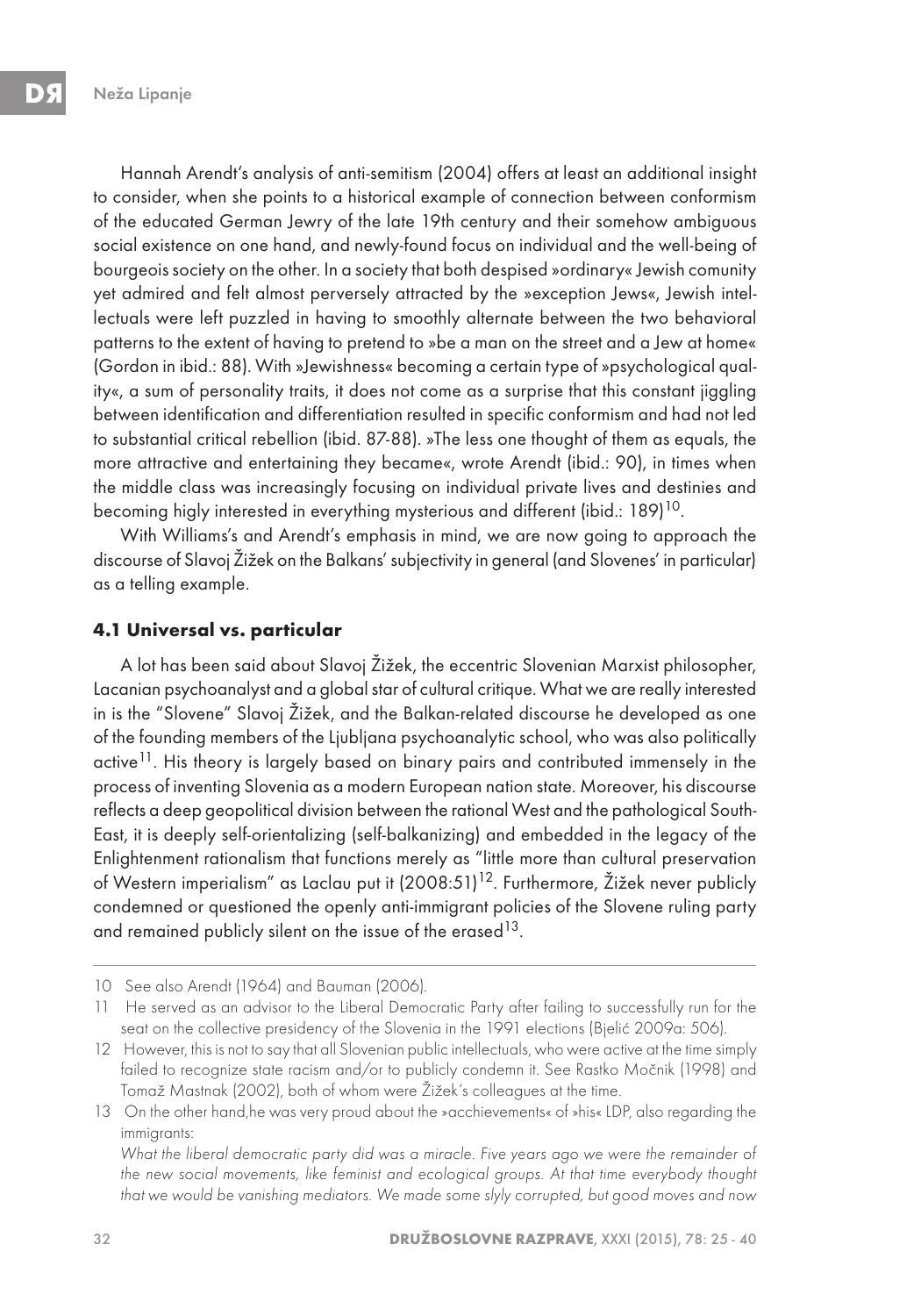When approaching Žižek's ideas on the specific Balkans' identity structure, we have to take a look at his version of the famous dichotomy between particular and universal. The very existence of one binary element depends upon the other, and vice versa, or "the catch of the Universal resides in what it secretly excludes", he himself claimed (Žižek 2005: 157). Laclau (2008) points out that the particular can never be(come) complete, since it arises only exclusively in relation to the universal. Universal is an empty signifier, it has no content, it is "just an empty place unifying a set of equivalential demands" (ibid.: 56). It is inconsumable with the particular, although it simply cannot exist without it. Instead, several different discourses, "truths", "meanings" compete, trying to make their own specific particular "win"; trying to put it in a temporary superior position, represented and interpreted in the universal form of a specific social reality. This creates a series of empty signifiers with the(ir) current signified always resulting from a concrete political struggle (ibid. 35).

Empty signifiers are basically signifiers with no signified. Thus, for an empty signifier to occur, there has to exist a certain "impossibility in significations as such", or rather a distortion of the entire structure (ibid.: 37). Andreja Vezovnik (2009: 150-151) effectively presents the role played by empty signifiers in the process of national identity building. In the period when Slovenia's national identity structure was being established, "Europe" became a concept with "extra added value", an idea with a surplus of meaning, nothing less but the new universal, an empty signifier. Since there was no unified approved consent of what "Europe" was and what it "meant" yet, various discourses, sometimes completely ambivalent, were competing, each trying to prevail and become the current dominant, hegemonic truth: yet "Europe" is and always has been just another construct; always changing and transforming, remaining vague in its nature and failing to ever get fully semantically stabilized. Thus, at the time, we were observing discourses advocating "entering the EU" on one hand, and the discourses of particularism, which derived primarily from the fear of losing independence and autonomy, on the other (Delo in Vezovnik 2009: 154).

It was Cartesian dualism that gave rise to rationalism as "the one and only" hegemonic discourse in the Western world. Having to represent the external universality, proletarian body was no longer particular, instead it became a phenomenon beyond the differences between particularity and universality; this distinction was actually cancelled (Laclau 2008: 24). The truth is that universal got its body, yet this very body was in fact particular - embedded in Europe of the 19th century. So "Europe", all of a sudden, became both, particular and universal human essence. According to Laclau, Europe invented itself through the "universalization of its own particularism", which means that Eurocentrism and the pertaining hegemonic signifying practices were very much part of European colonial domination and had to be presented as a universal mission, something in favour of the

we are the strongest party. I think it was our party that saved Slovenia from the fate of the other former Yugoslav republics, where they have the one-party model. /…/ With us it's a really diverse, pluralist scene, open towards foreigners (of course there are some critical cases). But the changes of a genuine pluralist society are not yet lost (Žižek in Lovink 1996).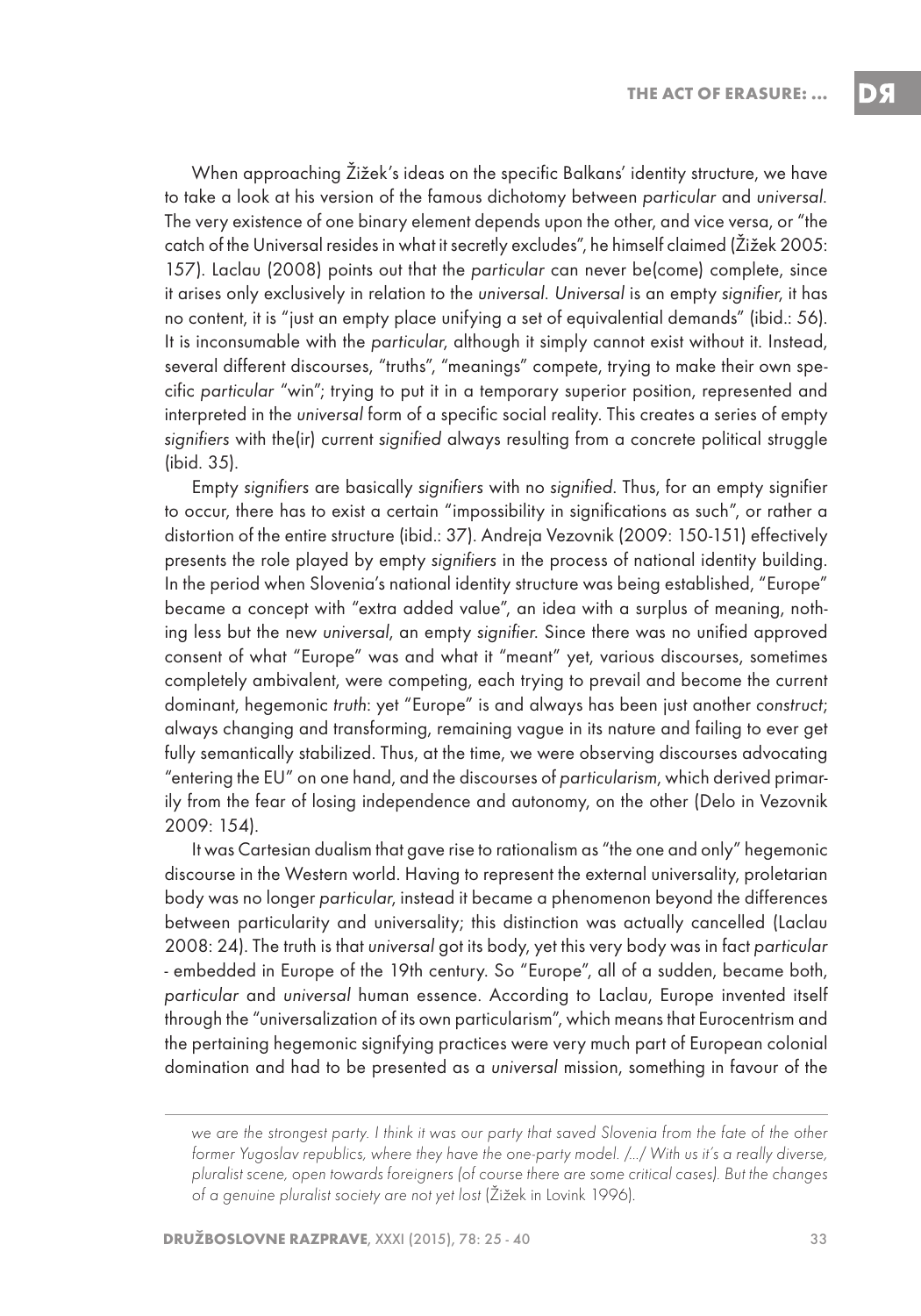entire humanity. The European Others were no longer fighting between particularism(s) of cultures, attitudes, identities, but ultimately within the battle between particular and universal on a civilizational level – what else, then, does the notion of people without histories stand for if not the fact that they are (were) unable to represent the universal as such (ibid.)?

If we return to Žižek'sk: the main problem of his theory is that it 'sterilizes' the Balkans; it detaches it from its specific historical, cultural and societal roots and characteristics and puts it into a 'glass cage'. He literally robes the Balkans of their particular. His understanding of potential particularity is entirely submitted to universalism. It is the moment when he recognizes himself as the big universal Other, intellectual, that enables him to take the role of the "Master", the one that – through language of psychoanalysis - managed to distance and "cure" himself of pathological traits associated with the native Balkans, and in doing so, gain a "higher", "bird's eye view" perspective on what was really going on in the region (Bjelić 2009a). Somehow, he becomes "colour- blind": in the same way that white is blind for the non-white, Žižek's universal is blind to particular of any kind (Kolozova in Bjelić 2011b: 278). Interestingly enough, it is only so when it comes to conceptualizing "home" and "domestic" situation, the "domestic" "Other".

#### **4.2 Balkan = Das Unbewusste Europas**

Žižek›s main thesis, as Bjelić notes (2009a), is that the Balkans represent the European unconscious; the main reason for the assertion being the negative pathological Oedipal structure and the absence of the Cartesian tradition and symbolic (Eurocentric) Law of the Father. According to him, the Balkans had regressed into the pathological feminine substance, which could only be "cured" once the submission to the universal has occurred. Žižek›s argument is based on Lacan's concepts of the Real, Pre-symbolic, Symbolic and on the distinction between a "tolerable" paternal enjoyment and dangerous feminine jouissance "a supplementary jouissance, which is beyond the phallus, a jouissance of the Other"14.

He claims:

Europe puts and projects all its dirty secrets, obscenities and so on onto the Balkans which is why my formula for what is going on in the Balkans is not. People usually say they are caught in their old dreams, they cannot face ordinary post-modern reality. No, I would say they are caught into dreams but not into their own dreams – into European dreams. You know the French philosopher Gilles Deleuze had a wonderful saying where he says /…/ that if you are caught into another person's dream you are you are f\*\*\*\*\* (2008).

Similarly thought Mladen Dolar when commenting on Freud's visits to the Balkans in the early 20th century:

The catalogue of Yugoslav topoi in Freud could surely be extended, but there is already an outline of a pattern. Freud takes trips from the Centre to the outskirts of

<sup>14.</sup> Lacan (1998).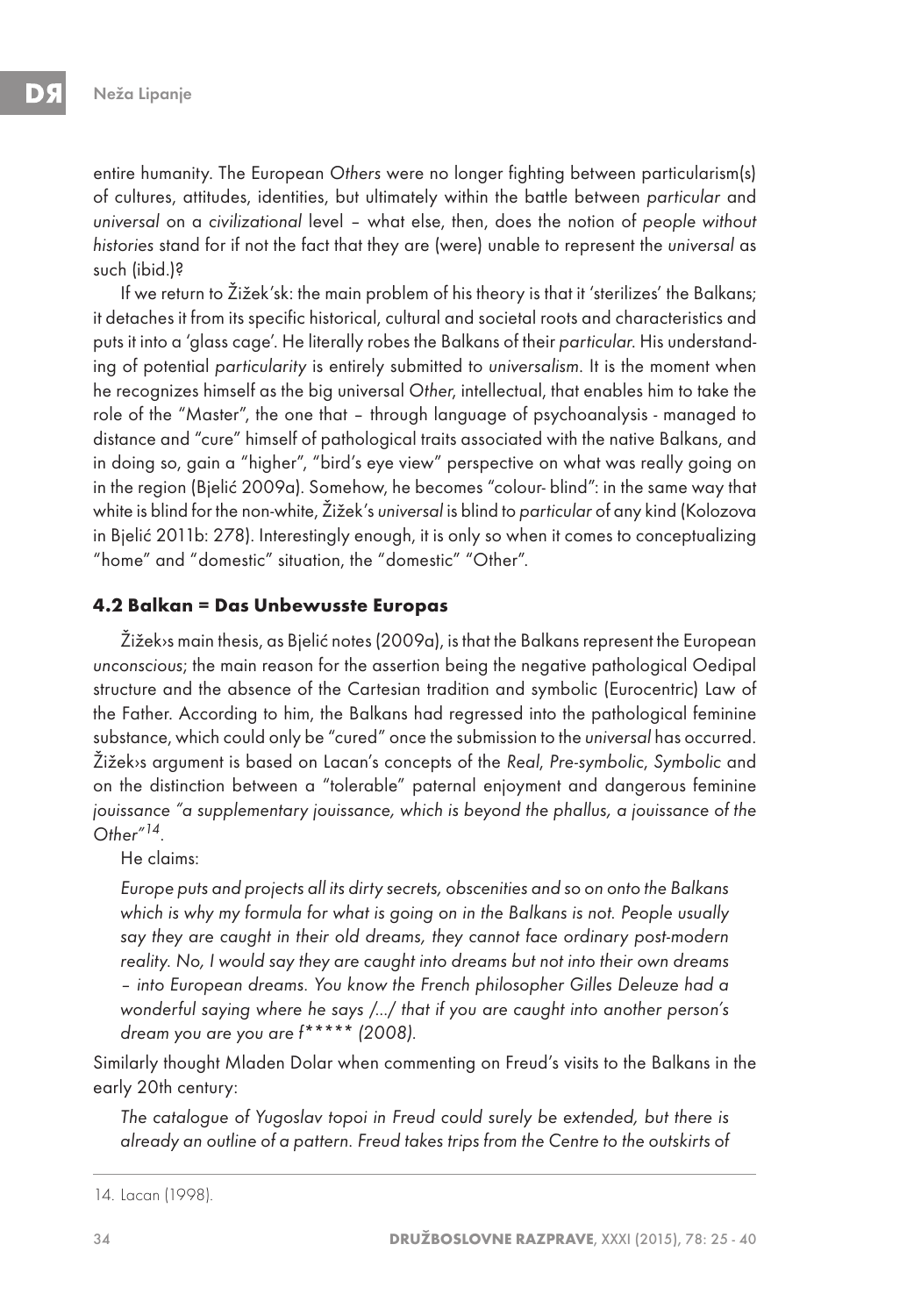that disintegrating Empire. … The Weltgeist on vacation meets its Other. Can one venture to say that Yugoslavia is the Schauplatz of the European unconscious, or that the unconscious is structured like Yugoslavia?

The role of Dolar's Yugoslavia is dual: it symbolizes the European unconscious, and also represents the space upon which the dirty, hidden perverse European desires are projected (Bjelić 2009a: 507-508). Even Freud himself found the essence of Balkan subjectivity precisely by locating it outside of a specific mythological frame of psychoanalytic discourse. He argued that people south of the Austrian border simply lack the symbolic authority and thus remain pathological for their entire lives – which also means they remain un-analyzable throughout their lives. Ultimately, wonders Bjelić (2008), how is it possible that something outside the Symbolic order becomes the object of such vast human interest? If the means to explore an object supposedly do not exist, how is it possible then to establish an entire field of knowledge on that same subject (ibid.)?

There is a famous anecdote about a psychoanalyst from Trieste, Edoardo Weiss, asking his colleague Freud for a piece of advice in the case of a Slovene patient with a "thoroughly immoral Ego" (Freud in Žižek 1996: 8), who was allegedly not responding to therapy, suffered from impotence and was seemingly incapable of any proper sexual relations (Weiss in Bjelić 2011a: 317). Freud (in Žižek 1996: 8) concluded that the key to this problem did not lie in this particular patient but rather in the fact that the patient was Slovene: "… the Slovene, is obviously a good-for-nothing, who is not worth your trouble. Our analytical fails when faced with such people, our perspicacity alone cannot break through to the dynamic relation which controls them." If Weiss was expecting advice on how to diagnose the Slovene patient, what he received instead was an absurd geopolitical rambling on why psychoanalysis proves useless in certain cases. For Freud the problem lied in the fact that the Slovene belonged to a specific ethnic group, located outside (the very limited scope of) psychoanalysis. This is the reason why he claimed the (psychoanalyst's) effort was nothing but a waste of time. In fact, it is not about the patient not deserving the treatment but about him being incapable of it, which is something completely different. At this point, Žižek should finally have started to seriously question Freud's assumptions yet what he did instead was to incorporate them into his own argumentation.

In order to further support his thesis, Žižek states that the abnormal unconscious psychological dynamics of Slovene identity derives from "an excessive obedience" (2011: 63) and over-attachment to mothers in their "national fantasy":

The "immoral" Slovene mentioned does not just embody the paradoxical way enjoyment and the Law are linked, but hides yet another surprise, which leads to the key of the Slovene national fantasy, to the theme of the "maternal superego," to the theme of the mother (not the father) as the bearer of the Law/Prohibition (Žižek 1996:55).

The absence of the father, traditionally the bearer of the universal Law, enables national fantasy to form around the mother, prohibiting any external pleasures and creating a specific personality (disorder) with symptoms of immorality and impotence (Žižek 1996: 8-10; 54-55). But since "without a transgression there is no access to jouissance and /…/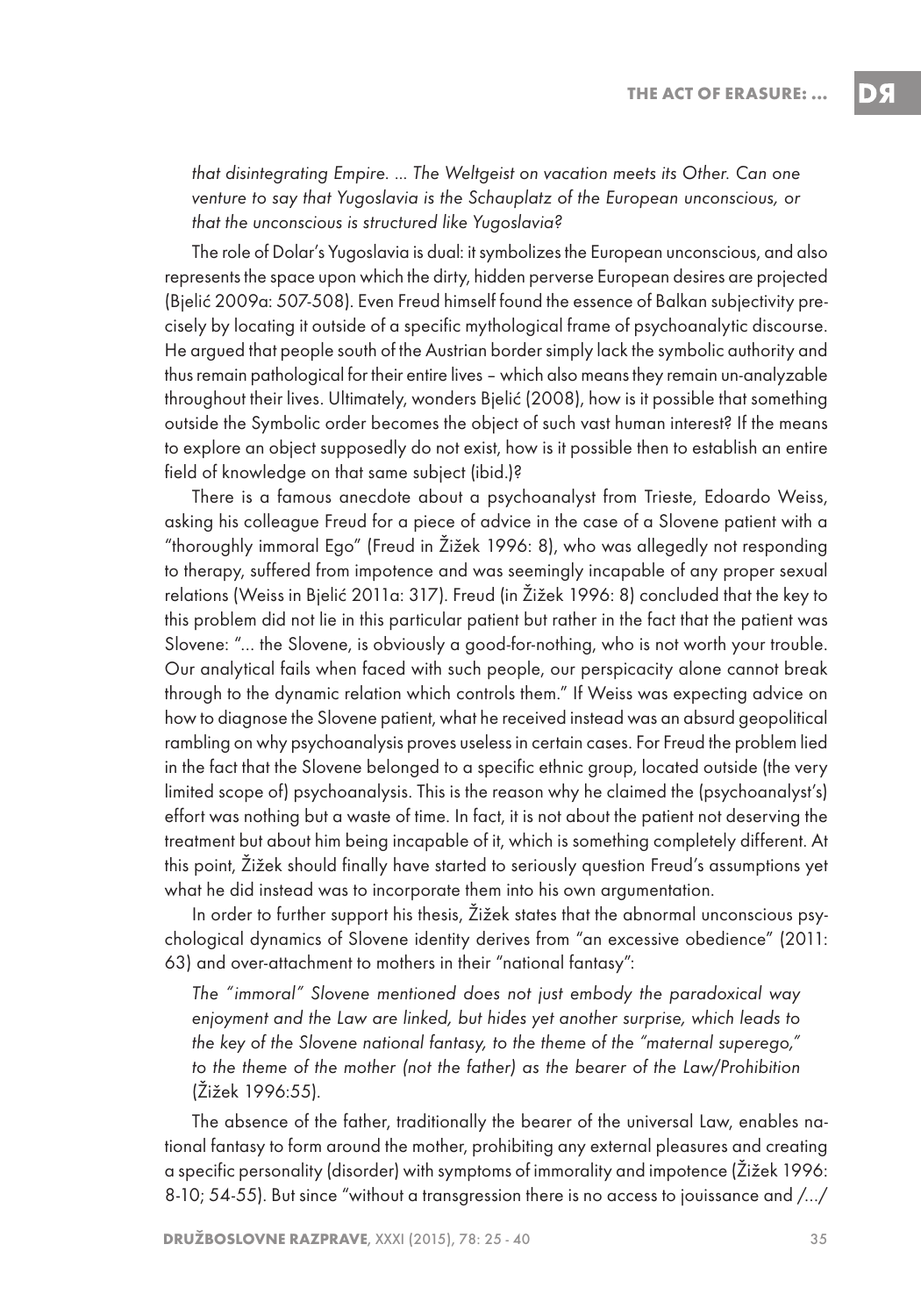that is precisely the function of the Law" (Freud in Lacan 1992: 177), meaning that without internalized (Symbolic) Law of the Father, neither proper and genuine transgression nor enjoyment can occur. In consequence, for one to be able to get analyzed, one has to be part of an Empire. Who is thus able to develop a "normal", "healthy" European subjectivity and emerge as a modern European subject is, according to both Freud and Žižek, uniquely determined in advance almost as a fact - and one of those that can hardly ever change.

#### **4.3 What about Slovenes?**

We are arguing that Žižek's theory is nothing but a clear example of a self-orientalizing, or rather a self-balkanizing discourse on the Other. Let's us explain why.

Žižek regarded the former Yugoslavians (with the exception of Slovenes!) a primitive threat and vehemently approached criticism from Svetlana Slapšak, a Belgrade-born anthropology professor based in Slovenia, as completely irrelevant, claiming that privileges enjoyed by a "foreign" professor outnumbered the ones he was given as an "indigenous" Slovenian:

I never taught at any university in Slovenia, I am absolutely alone, without any research assistant. They just give me enough money to survive. My answer to Svetlana Slapšak would be: why did she become a Slovenian citizen? Her very position is a contradiction of what she says. In a state of less than 2 million people we offered 100.000 non-Slovenians permanent citizenship, against terrible nationalistic resistance (Žižek in Lovink 1996)<sup>15</sup>.

Moreover, suspiciously enough, he failed to see that the reasons for bloody ethnic conflicts in Bosnia in the early 90s were to be searched for in "class relations" tension. Instead he focused on the absence of the Law of the Father and primitive women's pleasure, jouissance, which supposedly led to Balkan's perverse subjectivity. His main argument was that since the institution in the form of nation-state was lacking, the Bosnian father failed to establish a solid and grounded symbolic order. It should come as no surprise then, perfectly in line with this theory, that he supported NATO's intervention in Bosnia, arguing it was the only thing that could re-establish the Symbolic authority (Bjelić 2011a: 318). In this case he used the concepts of pre-symbolic, Symbolic and Lacan's paternal enjoyment (pere jouissance). This is how he commented on brutal rapes carried out by Serb soldiers against Muslim girls, with their fathers forced to watch:

The scene provides the key to the constellation of the impotent gaze: the unbearable, traumatic element witnessed by this gaze is ultimately the feminine enjoyment whose presence suspends the authority of the big Other, of the Name-of-the-Father, and fantasy (the fantasy of the -´threat´ woman is to be 'rescued´ from) is a scenario

<sup>15.</sup> Regarding his "controversial" position as both, public intellectual and political advisor, he continued lamenting: "Slovene media absolutely ignore me, there is never an article about me. On the other hand, if some nationalist poet publishes a small poem in some obscure Austrian journal, it's a big success in Slovenia" (Žižek in Lovink 1996).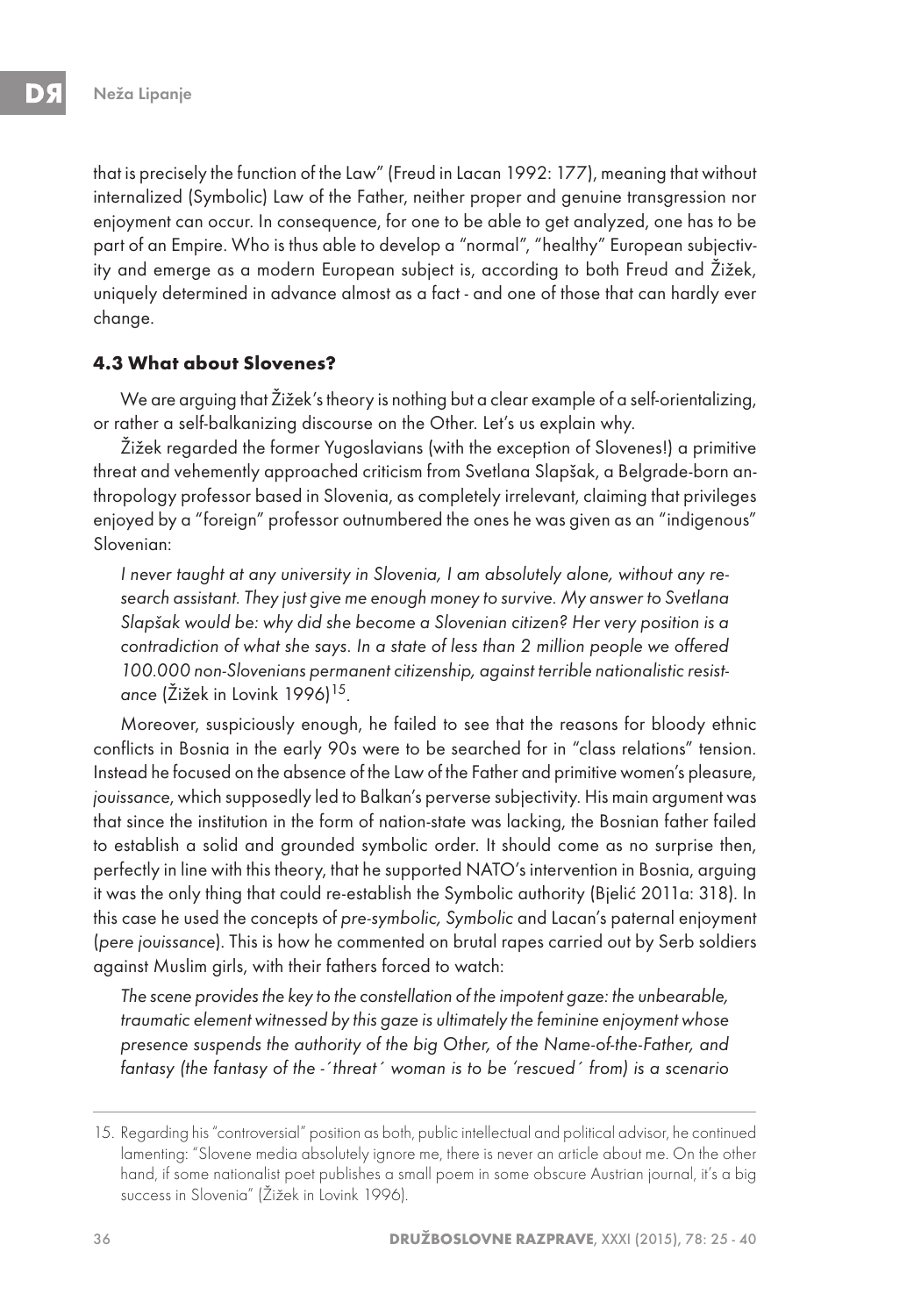we construct in order to elude feminine enjoyment. /…/ ´A woman is being torturedcoited´. /…/ Why, then, is the observer passive and impotent? Because his desire is split, divided between fascination with enjoyment and repulsion at it; or – in other words – because his yearnings to rescue the woman from her torturer is hindered by the explicit knowledge that the woman is enjoying her suffering. The observer's ability to act - to rescue the victim-woman from the torturer or from herself - bears witness to the fact that he became ´dupe of his own fantasy´ (Žižek 1994: 75).

Let us now focus on how Žižek theorized the characteristics of Bosnian subjectivity, while encouraging "his" Slovenes to break the incestuous bond with the archaic mother (the Balkans) and "open" themselves to father enjoyment and transgression. Žižek relied on Freud's father from the primordial horde, one that held all women and was expelled from the act of castration. Bosnian father embodied Pre-symbolic, primitive, the Balkan's Real, which kept enjoying the archaic attachment to the mother (Bjelić 2011a). But if we return to the momentum, in which Žižek seemingly managed to "cure" Slovene subjectivity, or at least showed he knew the right "medicine" (undergoing Lacan's psychoanalysis and submitting to Eurocentric Symbolic order), we cannot help but wonder: what happened to the infamous Slovene un-analyzability that Freud was speaking about? Did Lacan eliminate it? Was now the whole world (finally) able to be analyzed and thus "saved"? Absolutely not! The un-analyzable psychological structure of the Slovenes was simply transferred. Where? Onto other Balkan's populations and regions. In what manner exactly? By introducing Lacan's pre-symbolic; the un-analyzable Slovene was replaced by the Bosnian father as the primitive Other (Bjelić 2009b: 292-293): for the non-other peoples from the Balkans were perceived as pre-symbolic and therefore, a threat to the new Slovenia. What changed really? Nothing much, except for the fact that the foundations of the self- -balkanizing colonialist Žižek›s discourse are now finally fully explained.

The tragedy of social sciences lies in their proneness to get swallowed, chewed off and then mercilessly spit out by politics, only to transform into something much more powerful and something that goes beyond purely theoretical discourses. Žižek's psychoanalytic analysis proves painfully naive once deconstructed and 'debunked': the Balkans have so easily fallen out of the "right" European borders, out of the Eurocentric symbolic order and out of the presupposed "framework" that defined what being a healthy, modern European subject truly amounted to. Žižek's willingness to follow Freud's argumentation and failure to recognize its absurd and clearly biased assumptions, is precisely what marks the impressive authority of psychoanalytic discourse as such (however, what should not be neglected is that its power stems largely from its 'cooperation' with (neo)colonialist discourse).

#### **5 Conclusions**

The act of erasure in the process of Slovene nation-state formation and national identity building should be understood as the ultimate display of a newly established postcolonial authority and its vulgar, grotesque demonstration of power and violence on one hand, and its desperate need to be perceived as "real", "true" and "right" on the other. The identification, construction and "conviction" of the internal "Other", thus, function as specific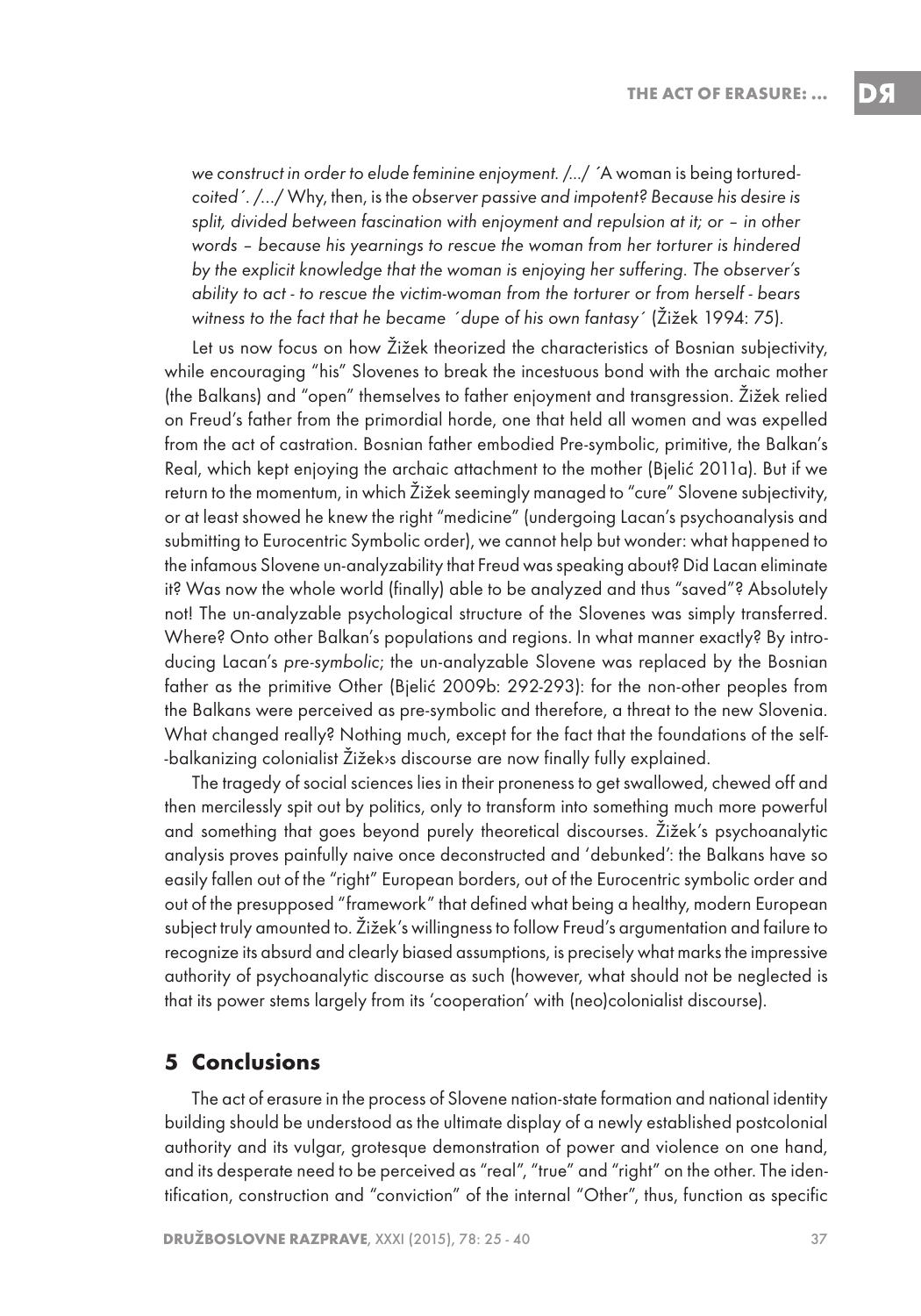examples of such concrete attempts by the ruling power to confirm and establish itself as "relevant", also by targeting a specific group of people who – based on some politically motivated peculiar criteria -ended up first in the category of the liminal, impure and dangerous, and then in the group of the literally non-existent. In line with the theory – and with a great amount of cynicism - we could now claim that since every single social system requires at least one factor, which is impossible to conceptualize and task of which is only to homogenize, unify and confirm others (the majority) in their existence, the erased could be perceived merely as "collateral damage" in the process of new nation state formation; the one element that lay foundations for a new society.

It is "unfortunate" that even the discourse of Slavoj Žižek, one of the most prominent public intellectuals, did not help very much in detecting this "systematic" error. On the contrary, it complicated matters even further. Žižek's inability to see through the obscene brutality of the Slovene authority and his decision to remain silent on the act of erasure, which pushed more than 25000 people into a sort of a "black hole" of social reality, comes from his theoretical commitment to psychoanalytic discipline and its geo-political premises, which theorize the Balkans in terms of the abnormal, primitive and "dark" territory. Furthermore, what first appeared to be simply theoretical concepts, such as Symbolic, Pre-symbolic, Real and primitive, proved very convenient in that specific socio- -political context and contributed immensely in creating the "internal Other", the "enemy", perceived as an "outsider" and a threat to the emerging Slovene national entity. Instead of recognizing the clearly colonialist foundations of psychoanalytic language as such, Žižek internalized and incorporated this type of argumentation into his very theory. It is somehow paradoxical, then, to conclude that even the fact that we have tried to explain and understand the erased as a specific phenomenon and the circumstances surrounding it, and while knowing that psychoanalysis's relevance for political action is one of a limited scope (Sokolović 2012), we feel nothing but a strange disappointment: "with enemies like these, who needs friends"16, or was it, with leftist intellectuals like these, really, who needs the conservatives?

## **References**

Arendt, Hannah (2004): The origins of totalitarianism. New York: Schocken Books.

- Arendt, Hannah (1964): Eichmann in Jerusalem. A report on the banality of evil. New York: The Viking Press.
- Bajt, Veronika (2010): Več kot zgolj administrativno ustvarjeni »tujci«: Izbrisani in odmev nacionalistične konstrukcije drugega v simbolni ideji o »nas«. In N. Kogovšek and B. Petković (eds.): Brazgotine izbrisa: prispevek h kritičnemu razumevanju izbrisa iz registra stalnega prebivalstva Republike Slovenije: 193-214. Ljubljana: Mirovni inštitut. Available from: http://www.mirovni- -institut.si/izbrisani/wp-content/uploads/2012/02/brazgotine\_izbrisa\_mirovni\_institut\_2010. pdf (Accessed 10. 3. 2014).

Bauman, Zygmunt (2006): Moderna in holokavst. Ljubljana: Študentska založba.

<sup>16</sup>. A reply: with enemies like these who needs friends is an article by Žižek, published in 2012.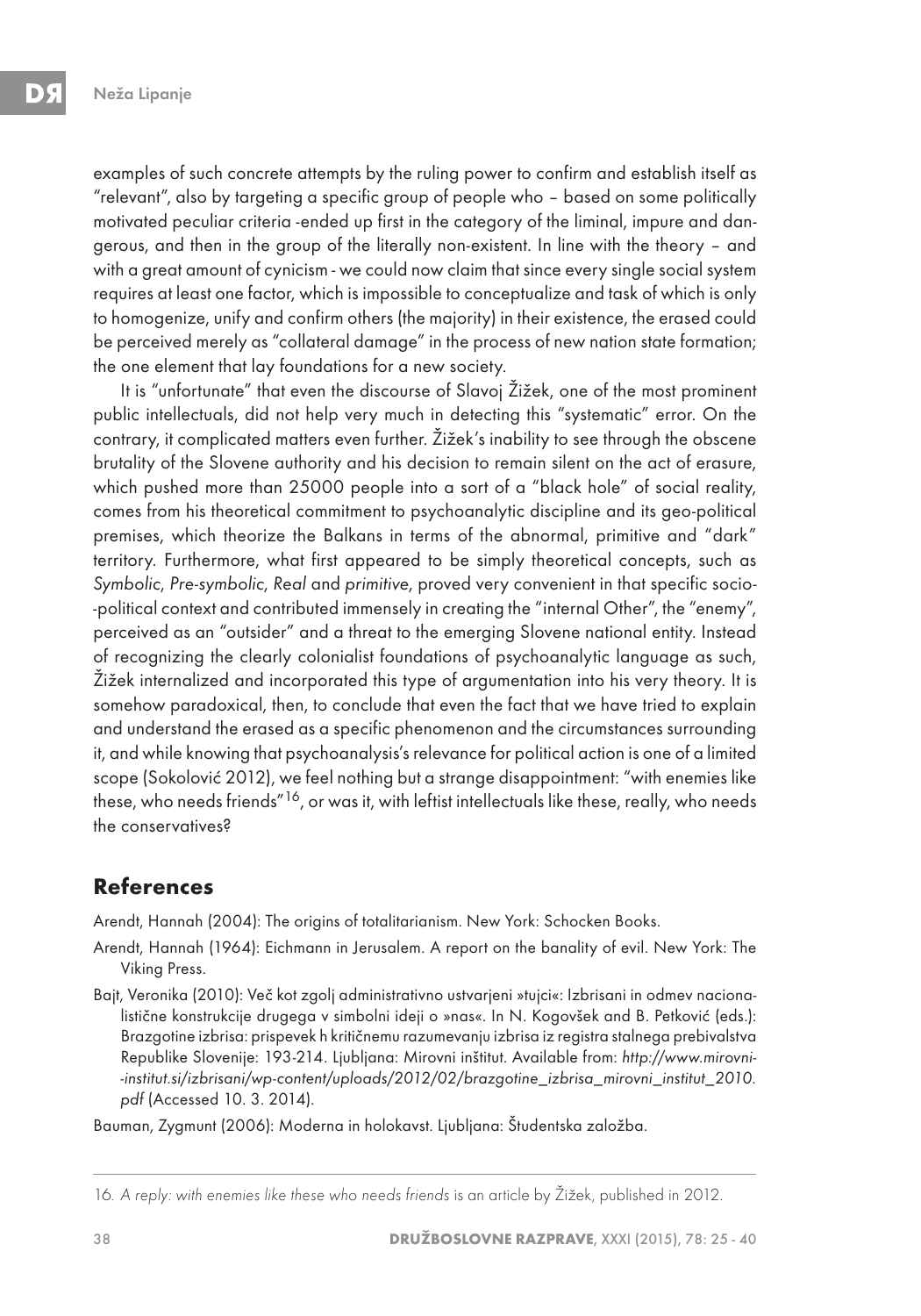- Bjelić, I. Dušan (2008): Julia Kristeva: Exile and Geopolitics of the Balkans. Slavic review, 67 (2): 364-383. Available from: http://maine.academia.edu/DusanBjelic/Papers/653466/ Julia\_Kristeva Exile and Geopolitics of the Balkans (Accessed 10. 3. 2014).
- Bjelić, I. Dušan (2009a): Immigrants as the Enemy: Psychoanalysis and the Balkans' Self-Orientalization. The Slavonic and East European Review 87 (3): 488-517. Available from: https://www. academia.edu/713542/Immigrants\_as\_the\_Enemy\_Psychoanalysis\_and\_the\_Balkans\_Self- -orientalization (Accessed 10. 3. 2014).
- Bjelić, I. Dušan (2009b): The Balkans: Radical Conservatism and Desire. South Aatlantic Quarterly, 108 (2): 285-304. Available from: https://www.academia.edu/643809/The\_Balkans\_Radical\_Conservatism\_and\_Desire (Accessed 10. 3. 2014).
- Bjelić, I. Dušan (2011a): Is The Balkans the unconscious of Europe? Psychoanalysis, Culture & Society, 16 (3): 315-323. Available from: http://www.palgrave-journals.com/pcs/journal/v16/ n3/full/pcs201111a.html (Accesed 10. 3. 2014).
- Bjelić, I. Dušan (2011b): Žižek's Balkans: Geopolitical fractures in Žižek's universalism. Psychoanalysis, Culture & Society, 16 (3): 276-280. Available from: https://www.academia. edu/930980/%C5%BDi%C5%BEek\_s\_Balkans\_Geopolitical\_Fractures\_in\_Zizeks\_Universalism (Accessed 10. 3. 2014).
- Douglas, Mary (2010): Čisto in nevarno. Ljubljana: Študentska založba.
- Foucault, Michel (2001): Arheologija vednosti. Ljubljana: Studia humanitatis.
- Glavič, Bojan (2011): Fantje z Wall Streeta, poglejte dol! Nedeljski dnevnik, 12. oktober. Available from: http://www.dnevnik.si/nedeljski/aktualno/1042479583 (Accessed 13. 3. 2014).
- Kogovšek, Neža (2010): Uvod: Izbrisani včeraj, danes, jutri Spodkopani stereotipi in nepovrnljiva pot k popravi krivic. In N. Kogovšek and B. Petković (eds.): Brazgotine izbrisa: prispevek h kritičnemu razumevanju izbrisa iz registra stalnega prebivalstva Republike Slovenije: 9-19. Ljubljana: Mirovni inštitut. Available from: http://www.mirovni-institut.si/izbrisani/wp-content/ uploads/2012/02/brazgotine\_izbrisa\_mirovni\_institut\_2010.pdf (Accessed 10. 3. 2014).
- Kristeva, Julia (2002): Powers of Horror: An Essay on Abjection. London: Pluto.
- Kuzmanić, Tonči (1999): Bitja s pol strešice: slovenski rasizem, šovinizem in seksizem. Ljubljana: Mirovni inštitut.
- Lacan, Jacques (1970): Of Structure as the Inmixing of an Otherness Prerequisite to Any Subject Whatever. Available from http://www.lacan.com/hotel.htm (Accessed 5.11.2014).
- Lacan, Jacques (1992): Ethics of Psychoanalysis-Seminar VII, 1959-1960, Jacques-Alain Miller (ed.). London: Routledge/Norton.
- Lacan, Jacques (1998): The Seminar of Jacques Lacan, Book XX: Encore. On Feminine Sexuality. The Limits of Love and Knowledge, 1972-1973, J.-A. Miller (ed.). New York: Norton. Available from: http://www.scribd.com/doc/60638406/Jacque-Lacan-The-Seminars-Book-Twenty-On- -Feminine-Sexuality-The-Limits-of-Love-and-Knowledge-1972-73 (Accessed 15.11.2014).
- Laclau, Ernesto (2008): Emancipacija/Emancipacije. Ljubljana: ZRC Sazu.
- Lipanje, Neža (2012): Moč diskurza/diskurz moči: Psihoanaliza Balkana kot postkolonije. Ljubljana: FDV.
- Lovink, Geert (1996): Civil Society, Fanaticism and Digital Reality: A Conversation with Slavoj Žižek. Available from: http://www.ctheory.net/articles.aspx?id=79 (Accessed 21. 4. 2014).
- Mastnak, Tomaž (2002): Crusading peace: Christendom, the Muslim world, and Western political order. Berkeley; Los Angeles; London: University of California Press.